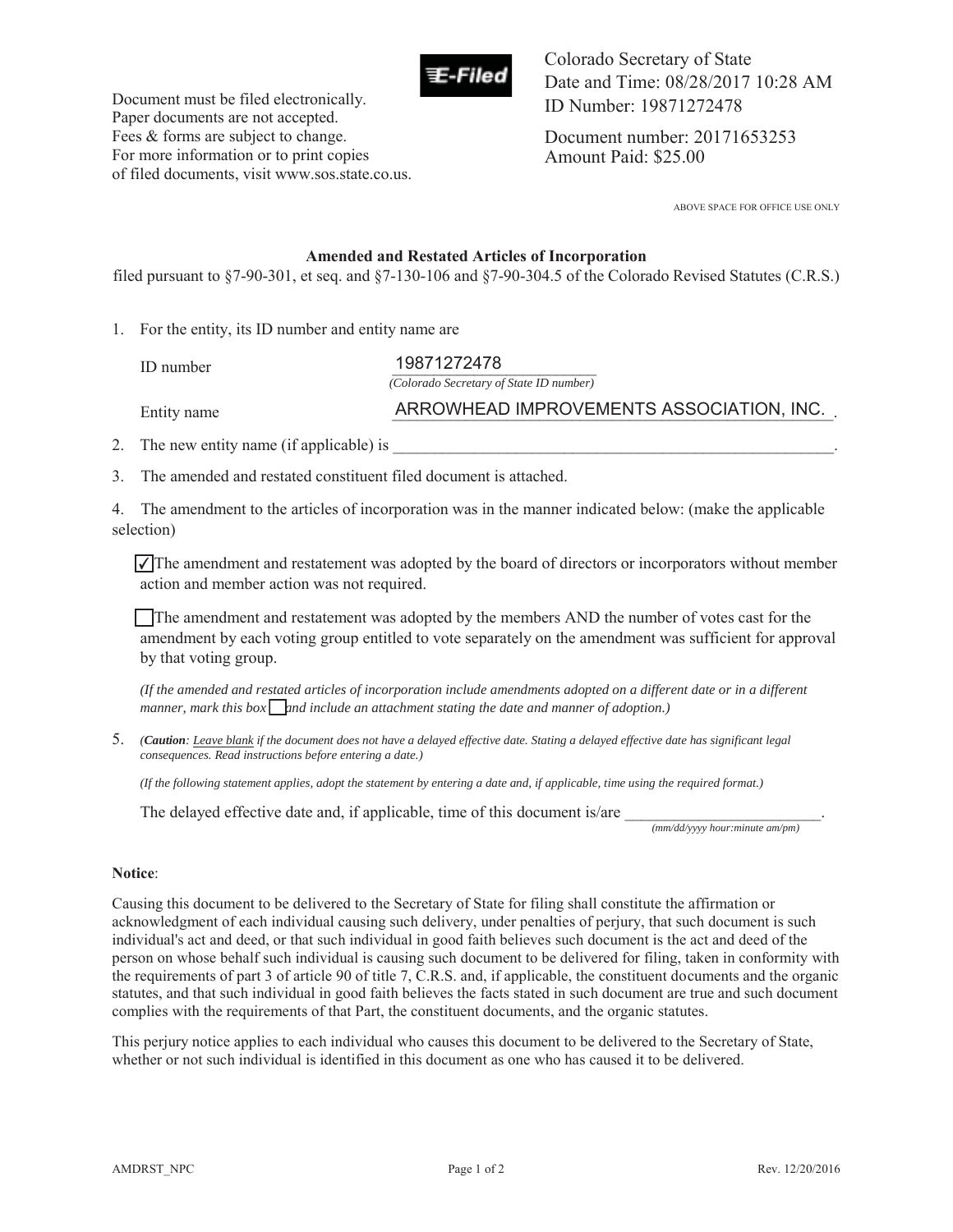6. The true name and mailing address of the individual causing the document to be delivered for filing are

| With                         | Jacob                                                   |       |                   |          |
|------------------------------|---------------------------------------------------------|-------|-------------------|----------|
| (Last)                       | (First)                                                 |       | (Middle)          | (Suffix) |
| 525 N. Main Street           | (Street name and number or Post Office Box information) |       |                   |          |
| Gunnison                     |                                                         | 81230 |                   |          |
| (City)                       | (State)<br><b>United States</b>                         |       | (Postal/Zip Code) |          |
| $(Province - if applicable)$ | $(Country - if not US)$                                 |       |                   |          |

*(If the following statement applies, adopt the statement by marking the box and include an attachment.)* 

 This document contains the true name and mailing address of one or more additional individuals causing the document to be delivered for filing.

#### **Disclaimer:**

This form/cover sheet, and any related instructions, are not intended to provide legal, business or tax advice, and are furnished without representation or warranty. While this form/cover sheet is believed to satisfy minimum legal requirements as of its revision date, compliance with applicable law, as the same may be amended from time to time, remains the responsibility of the user of this form/cover sheet. Questions should be addressed to the user's legal, business or tax advisor(s).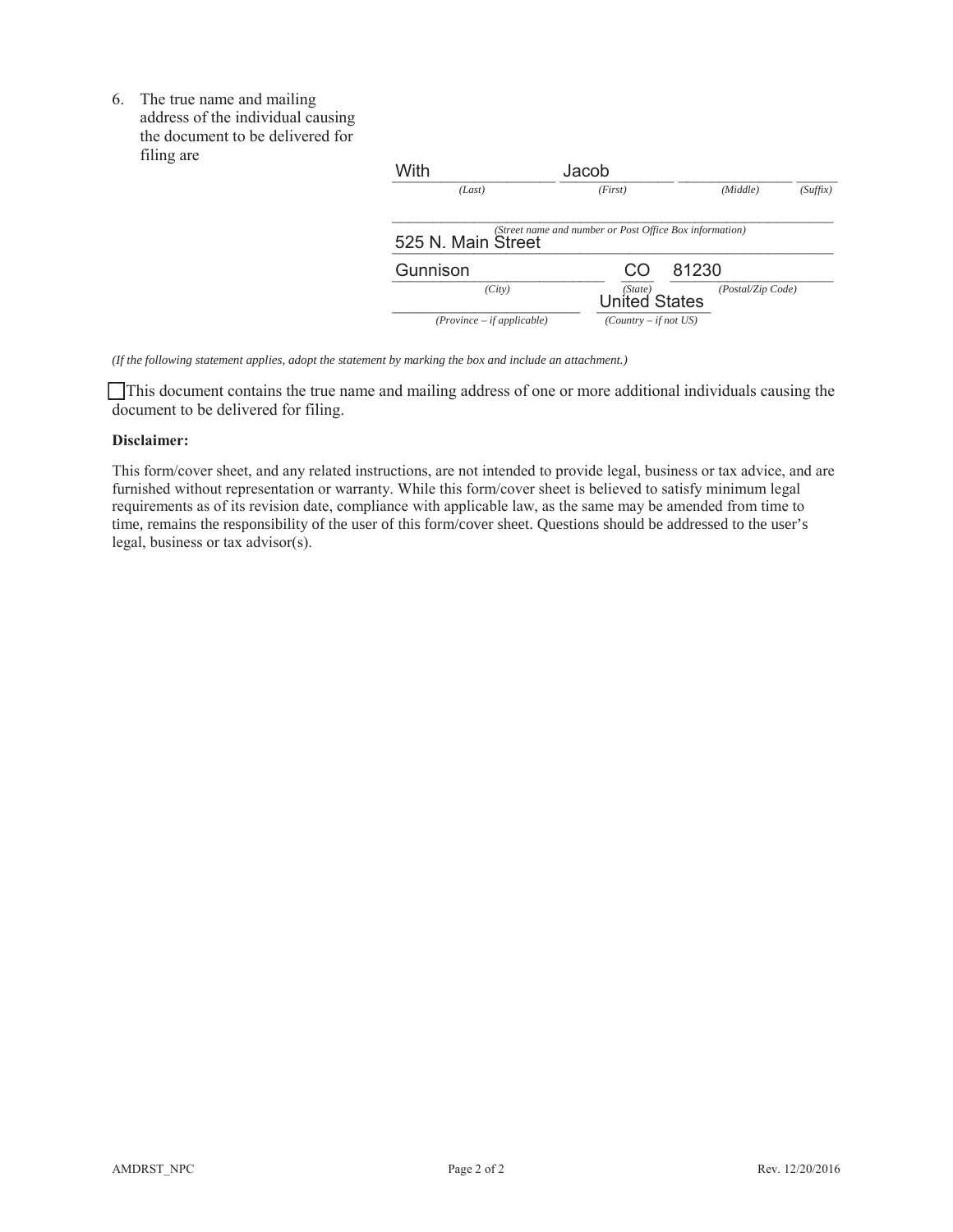#### Arrowhead Improvements Association, Inc. Amended and Restated Articles of Incorporation Additional Provisions

# ARTICLE I

#### Name

1. The name of this corporation shall be Arrowhead Improvements Association, Inc.

## ARTICLE II

### Purpose

1. The corporation is established not for profit and the objects and purposes for which the corporation is organized and the nature of the business to be conducted by it shall be:

(a) To provide for maintenance, preservation and aesthetic and architectural control of the single family dwelling sites and common area within the subdivision.

(b) To constitute the Association to which reference is made in the declaration of protective covenants for Arrowhead Improvements Association ("AIA") filed with the Gunnison County Clerk and Recorder, as amended.

(c) To be the Association for AIA in accordance with the Colorado Common Interest Ownership Act, and the Colorado Revised Nonprofit Corporation Act, as they now exist and as they may hereafter be amended from time to time; provided, however, that nothing contained in these Articles shall be construed as electing treatment under the Colorado Common Interest Ownership Act other than as mandated by law for pre-existing communities.

(d) To own, administer and maintain all property, whether real or personal or interests therein, owned by AIA for the use and benefit of all site owners within AIA.

#### ARTICLE III Powers

### 1. This nonprofit corporation shall have and may exercise all powers conferred upon a nonprofit corporation under the Colorado Revised Nonprofit Corporation Act and the Colorado Common Interest Ownership Act, as they now exist and as they may hereafter be amended from time to time, and under the declaration of protective covenants, as amended, for AIA and other governing documents for AIA. This includes the power to sell real estate, sell personal property, encumber property owned by the Association, and otherwise take any action appropriate of an Association. Limitations on the powers of the Association include those set forth below.

2. In addition to the other limitations placed on the Association's exercise of its powers by law or by other governing documents of the Association, the Association shall not:

(a) Without the assent of 75% or more of the members as defined by the covenants, provide any real or personal property owned by the Association as security or collateral or otherwise encumber any real or personal property owned by the Association in order to secure an obligation of the Association; or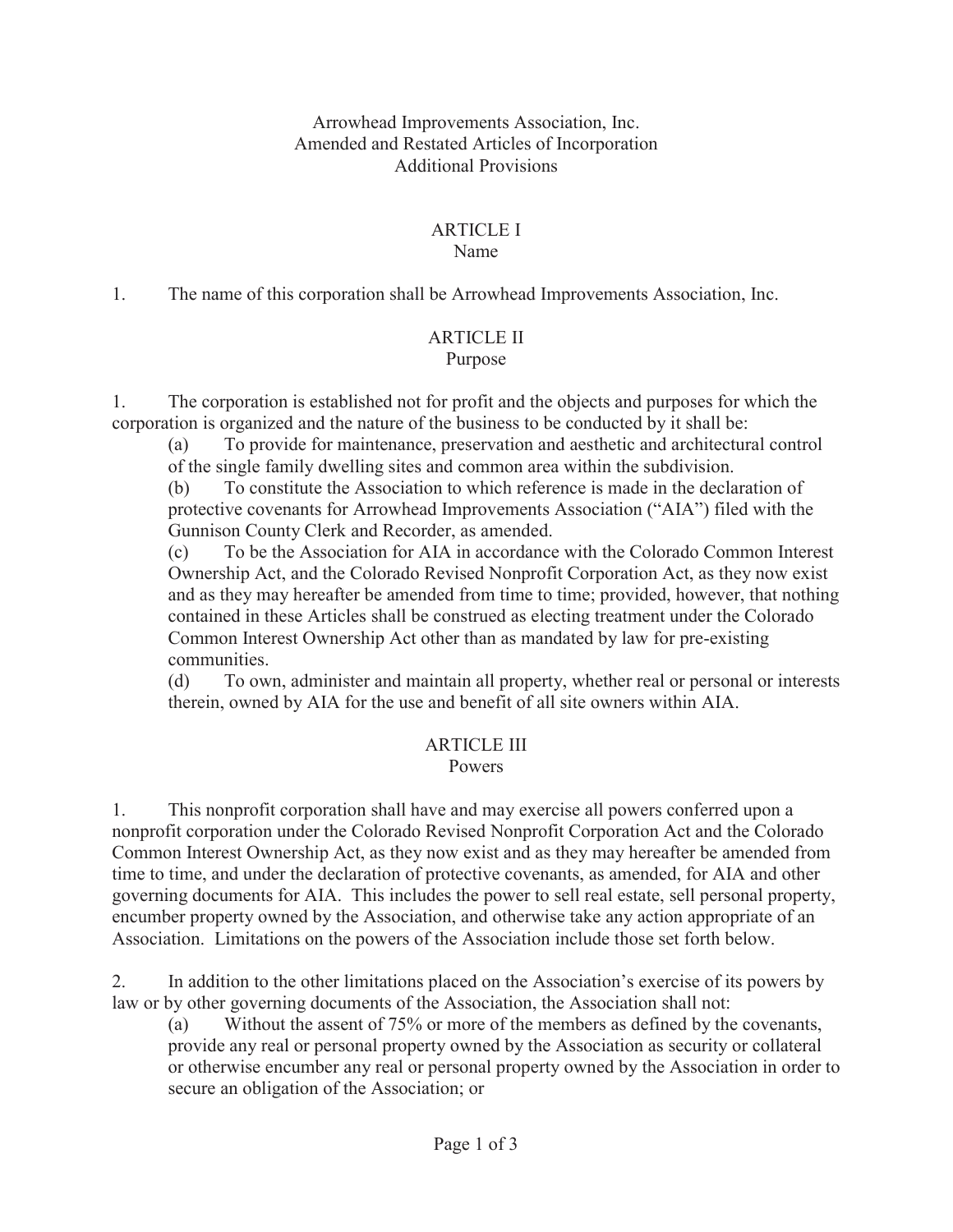(b) Without the signed assent of 75% or more of the members as defined by the covenants, dedicate, sell or transfer all or any part of the common area to any public agency, authority or utility; or

(c) Without the assent of 75% or more of the members as defined by the covenants, merge or consolidate or otherwise participate in any merger or consolidation with any other nonprofit corporations organized for the same purposes or annex additional residential property and common area.

# ARTICLE IV

## Membership

- 1. The Association will have a single voting member for each Site (as defined in the declaration) subject to the declaration.
- 2. There is one membership for each Site owned, which shall be automatically transferred upon the conveyance of the Site.
- 3. The qualifications of members of the Association, the voting rights and other rights and obligations of Members are contained in the declaration and bylaws of the Association.
- 4. All votes of the membership shall be done by mail.

# ARTICLE V

## Board of Directors

1. The business and affairs of the corporation shall be managed by a board of directors, also known as an executive board under the Colorado Common Interest Ownership Act.

(a) All directors shall be members of the corporation.

(b) The number of members of the board of directors shall be as set forth in the bylaws.

(c) The term of office, and method of election, removal and filling of vacancies shall be as set forth in the bylaws.

(d) The personal liability of a director to the corporation or its members for monetary damages for breach of a fiduciary duty as a director or officer is limited to the full extent provided by the statutes of the State of Colorado.

2. The corporation shall indemnify the officers and directors of the corporation to the full extent permitted by the statutes of the State of Colorado.

# ARTICLE VI

### Amendment

1. Amendment of these Articles may be done in accordance with the voting provisions provided in the bylaws for amendment of these Articles. No amendment to these Articles of Incorporation shall be contrary to or inconsistent with the provisions of the declaration or Colorado law.